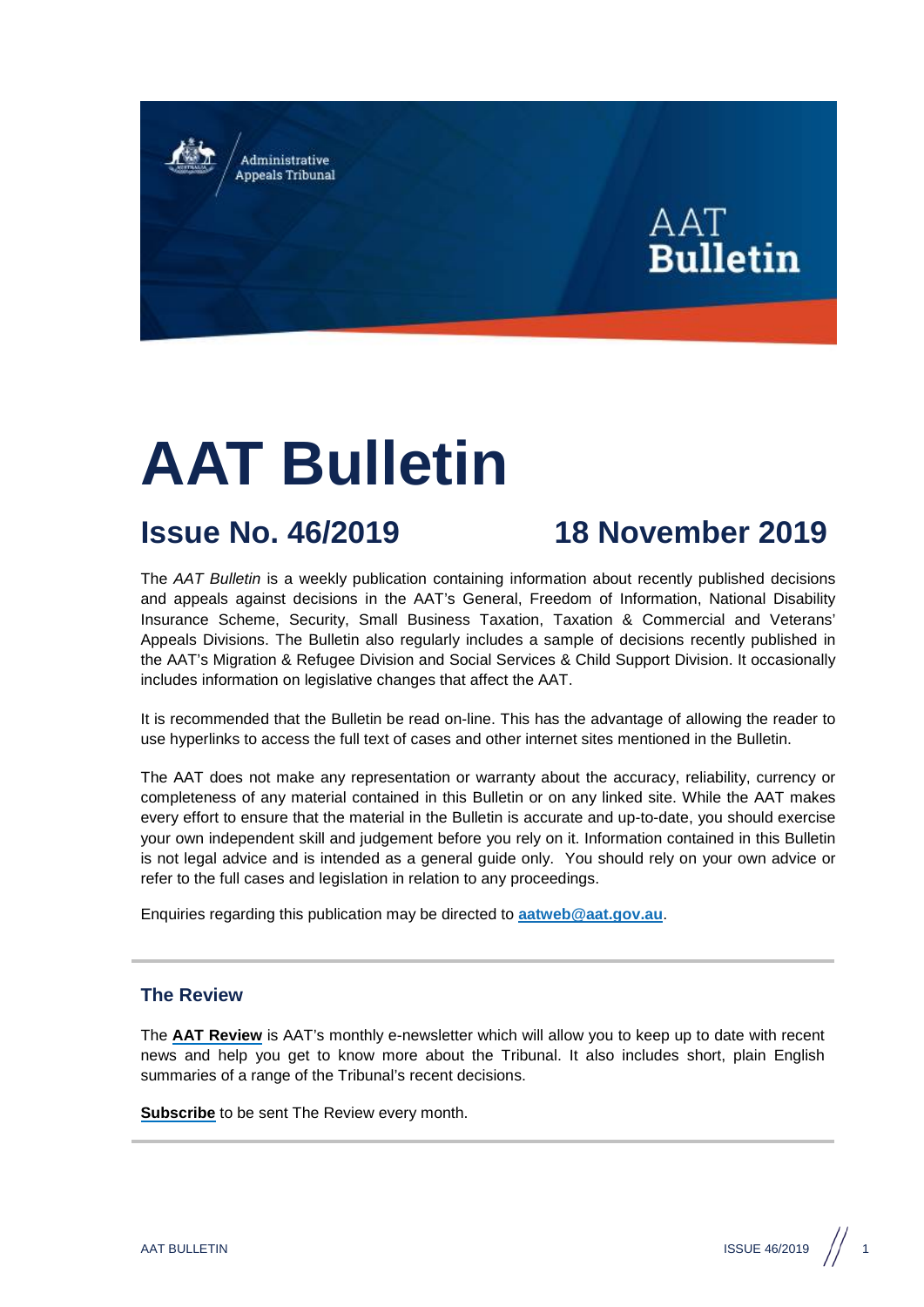## **Contents**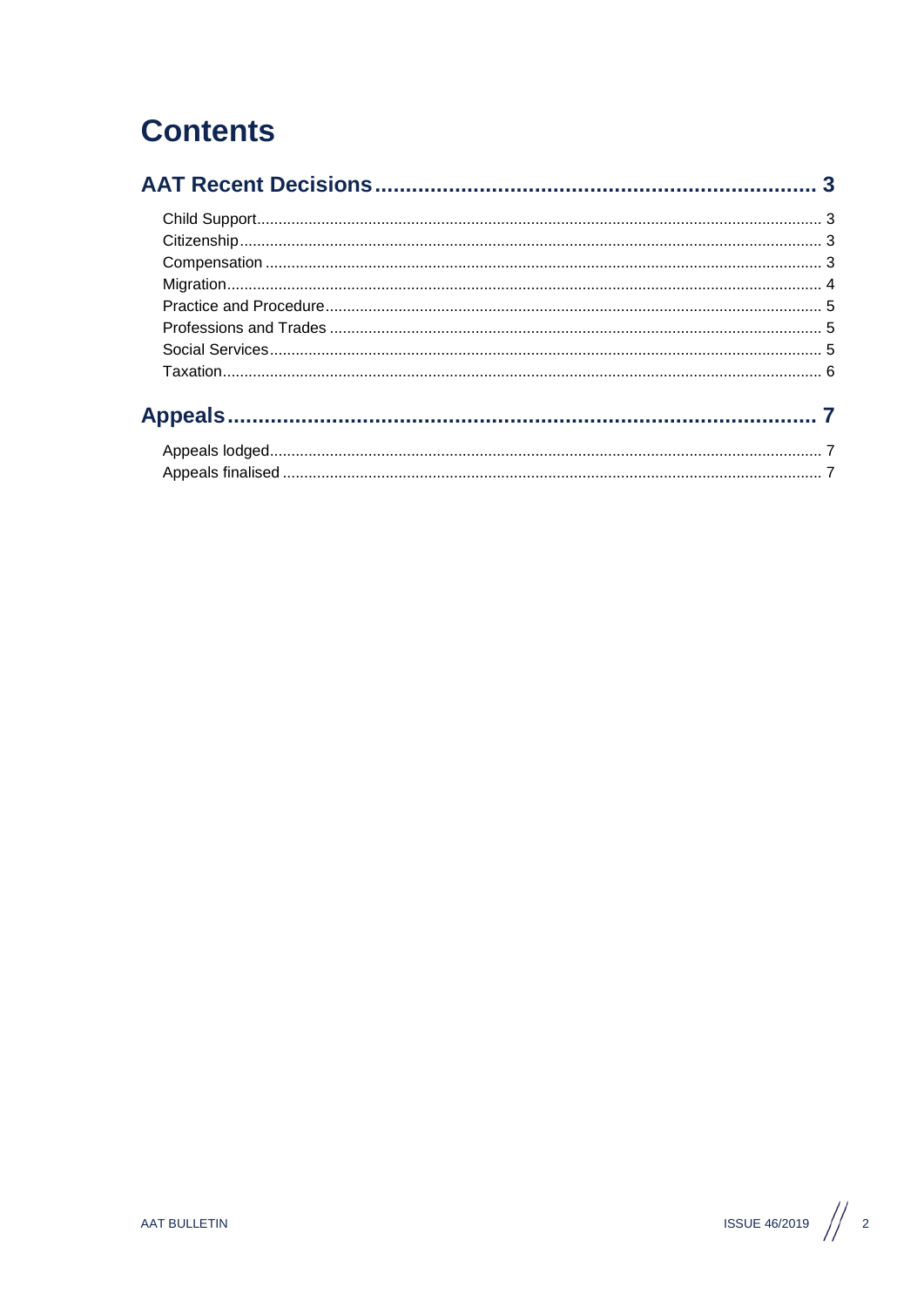## <span id="page-2-0"></span>**AAT Recent Decisions**

This section of the Bulletin provides information about all decisions recently published in the AAT's General, Freedom of Information, National Disability Insurance Scheme, Security, Small Business Taxation, Taxation & Commercial and Veterans' Appeals. This list also includes selected child support decisions published by the Social Services & Child Support Division and examples of recent decisions published by the Migration & Refugee Division. Only AAT decisions that have been published on **[AustLII](http://www.austlii.edu.au/au/cases/cth/aat/)** have been included. Full copies of the decisions can be accessed through the hyperlinks provided below.

### <span id="page-2-1"></span>**Child Support**

**[PRZR and Child Support Registrar](http://www.austlii.edu.au/cgi-bin/viewdoc/au/cases/cth/AATA/2019/4617.html?context=1;query=PRZR%20and%20Child%20Support%20Registrar%20;mask_path=au/cases/cth/AATA)** (Child support second review) [2019] AATA 4617 (8 November 2019); Senior Member C Puplick AM

CHILD SUPPORT – Extension of time application – whether there is an acceptable explanation for the delay – merits of substantial application – residency status – applicant deemed resident of Australia – child support debt – prejudice to other parties – extension of time application refused

#### <span id="page-2-2"></span>**Citizenship**

**[Ater and Minister for Home Affairs](http://www.austlii.edu.au/cgi-bin/viewdoc/au/cases/cth/AATA/2019/4677.html?context=1;query=Ater%20and%20Minister%20for%20Home%20Affairs%20;mask_path=au/cases/cth/AATA)** (Citizenship) [2019] AATA 4677 (11 November 2019); S Burford, Member

CITIZENSHIP – refusal of application for Australian citizenship by conferral – satisfaction as to identity – insufficient evidence regarding identity of the Applicant – limited primary documentation produced – reviewable decision affirmed

#### <span id="page-2-3"></span>**Compensation**

**[Di Carlo-Casablanca and Australian Capital Territory](http://www.austlii.edu.au/cgi-bin/sinosrch.cgi?mask_path=au%2Fcases%2Fcth%2FAATA&method=auto&query=Di+Carlo-Casablanca+and+Australian+Capital+Territory+)** (Compensation) [2019] AATA 4772 (15 November 2019); Deputy President G Humphries AO

COMPENSATION – aggravation of a disease (anorexia nervosa) – whether the applicant's employment contributed, to a significant degree, to the disease – whether the applicant is excluded from receiving compensation by operation of s 53 of the Act – whether the applicant gave notice of the disease 'as soon as possible' after becoming aware of her disease – whether the applicant's purported notice is 'notice in writing of the injury' – decision under review affirmed

**[O'Callaghan and Comcare](http://www.austlii.edu.au/cgi-bin/viewdoc/au/cases/cth/AATA/2019/4758.html?context=1;query=O)** (Compensation) [2019] AATA 4758 (14 November 2019); Mr S. Webb, Member

WORKERS' COMPENSATION – discretion to order costs – decision favourable to applicant – initial hearing rendered abortive by applicant producing materials without notice – applicant to bear his own costs in relation to initial hearing – discretion exercised – partial payment of costs ordered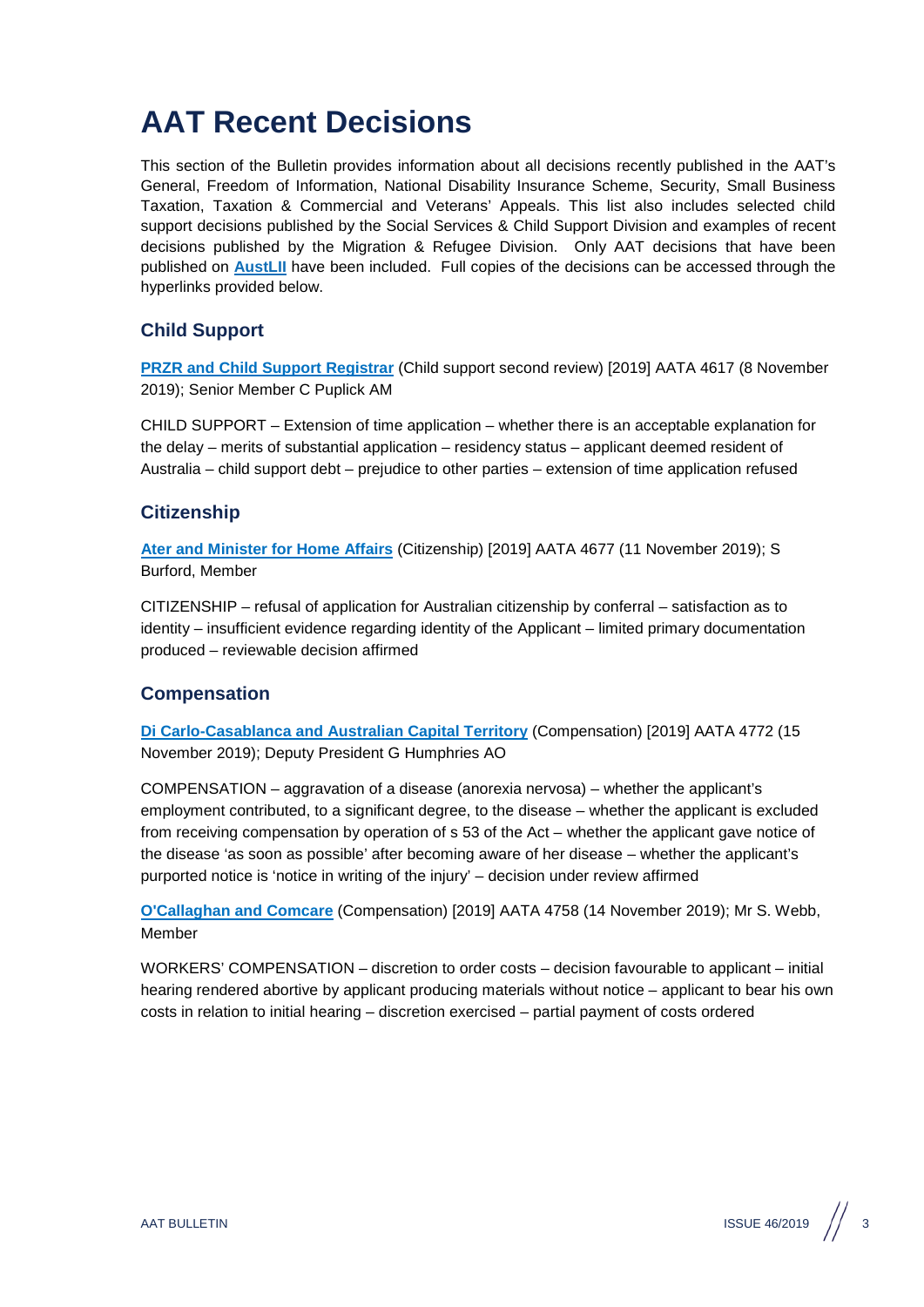**[O'Sullivan and P & O Maritime Services Pty Ltd](http://www.austlii.edu.au/cgi-bin/viewdoc/au/cases/cth/AATA/2019/4759.html?context=1;query=O)** (Compensation) [2019] AATA 4759 (7 August 2019); Mr S. Webb, Member

SEAFARERS' COMPENSATION – claim for compensation in respect of an injury – request for referral of a question of law to the Federal Court of Australia – considerations relevant to exercise of discretion – meaning of "question of law arising in a proceeding" – referral not justified – discretion not exercised – requests for referral to the Federal Court refused

#### <span id="page-3-0"></span>**Migration**

**[HLKD and Minister for Home Affairs](http://www.austlii.edu.au/cgi-bin/viewdoc/au/cases/cth/AATA/2019/4679.html?context=1;query=HLKD%20and%20Minister%20for%20Home%20Affairs%20;mask_path=au/cases/cth/AATA)** (Migration) [2019] AATA 4679 (12 November 2019); Senior Member D. J. Morris

MIGRATION – mandatory cancellation of Class BF transitional (permanent) visa – applicant has substantial criminal record – failure to pass character test – delegate decides not to revoke mandatory cancellation of visa – consideration of ministerial Direction No. 79 – primary considerations – serious sexual offending – many dishonesty offences – denial of sexual offending – best interests of minor children – care of minor grandchildren – other considerations – any other reason – decision under review affirmed

**[KMDC and Minister for Home Affairs](http://www.austlii.edu.au/cgi-bin/viewdoc/au/cases/cth/AATA/2019/4771.html?context=1;query=KMDC%20and%20Minister%20for%20Home%20Affairs%20;mask_path=au/cases/cth/AATA)** (Migration) [2019] AATA 4771 (14 November 2019); T Eteuati, Member

MIGRATION – mandatory cancellation of Applicant's visa under s 501(3A) – Applicant failed to pass the character test – whether there is another reason why cancellation decision should be revoked – application of Direction No. 79 – decision under review affirmed

**[Martin and Minister for Home Affairs](http://www.austlii.edu.au/cgi-bin/viewdoc/au/cases/cth/AATA/2019/4619.html?context=1;query=Martin%20and%20Minister%20for%20Home%20Affairs%20;mask_path=au/cases/cth/AATA)** (Migration) [2019] AATA 4619 (12 November 2019); Senior Member T Tavoularis and Senior Member N Manetta

MIGRATION – mandatory cancellation of applicant's visa – applicant has substantial criminal record – whether discretion to revoke mandatory cancellation should be exercised – primary considerations – other considerations – decision under review affirmed

**[MBPQ and Minister for Home Affairs](http://www.austlii.edu.au/cgi-bin/viewdoc/au/cases/cth/AATA/2019/4681.html?context=1;query=MBPQ%20and%20Minister%20for%20Home%20Affairs%20;mask_path=au/cases/cth/AATA)** (Migration) [2019] AATA 4681 (12 November 2019); Senior Member B J Illingworth

MIGRATION – mandatory cancellation of applicant's visa – applicant has substantial criminal record – guilty of sexually based offence involving a child – whether discretion to revoke mandatory cancellation should be exercised – primary considerations – other considerations – strength, nature and duration of ties – decision under review affirmed

**[QDWQ and Minister for Home Affairs](http://www.austlii.edu.au/cgi-bin/viewdoc/au/cases/cth/AATA/2019/4622.html?context=1;query=QDWQ%20and%20Minister%20for%20Home%20Affairs%20;mask_path=au/cases/cth/AATA)** (Migration) [2019] AATA 4622 (12 November 2019); Senior Member N A Manetta

MIGRATION – mandatory cancellation of applicant's visa – applicant has substantial criminal record – guilty of violent offences against a woman – whether discretion to revoke mandatory cancellation should be exercised – primary considerations – non-refoulement obligations – other considerations – primary considerations outweigh other considerations – decision under review affirmed



 $A$ AT BULLETIN  $\begin{array}{|c|c|c|c|}\hline \end{array}$  46/2019  $\begin{array}{|c|c|c|}\hline \end{array}$  4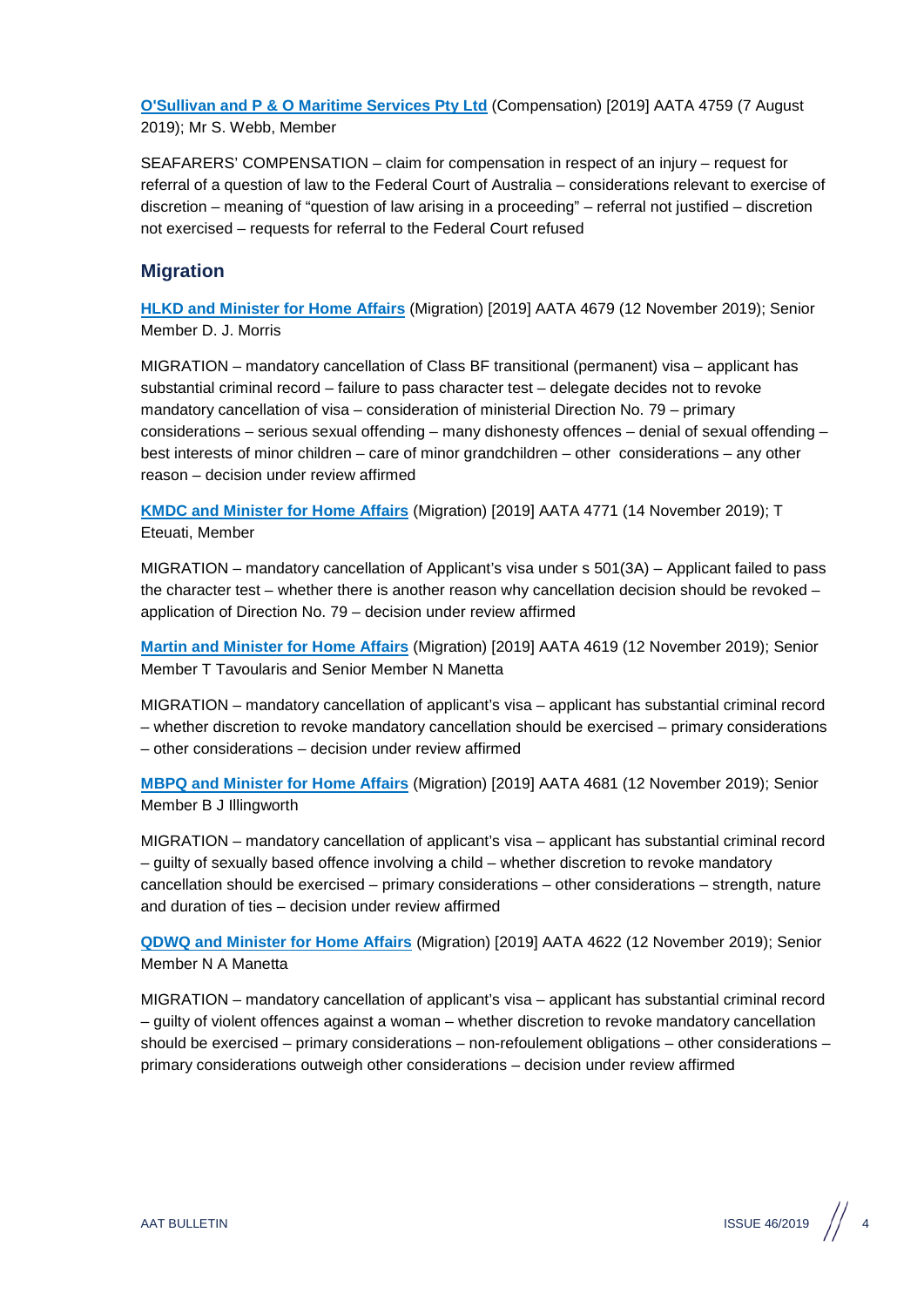**[WSYT and Minister for Home Affairs](http://www.austlii.edu.au/cgi-bin/viewdoc/au/cases/cth/AATA/2019/4621.html?context=1;query=WSYT%20and%20Minister%20for%20Home%20Affairs%20;mask_path=au/cases/cth/AATA)** (Migration) [2019] AATA 4621 (5 November 2019); Deputy President Boyle

MIGRATION – Migration Act 1958 (Cth) – mandatory visa cancellation – s 501CA(4) – substantial criminal record – is there another reason why the cancellation decision should be revoked? – Direction 79 – protection of the Australian community – nature and seriousness of the conduct – the risk to the Australian community – nature of harm – risk of re-offending low – risk not an unacceptable one – best interests of minor children in Australia – expectations of the Australian community – strength, nature and duration of ties – impact on victims – extent of impediments if removed – decision set aside and substituted

**[ZJXK and Minister for Home Affairs](http://www.austlii.edu.au/cgi-bin/viewdoc/au/cases/cth/AATA/2019/4682.html?context=1;query=ZJXK%20and%20Minister%20for%20Home%20Affairs%20;mask_path=au/cases/cth/AATA)** (Migration) [2019] AATA 4682 (6 November 2019); Senior Member D. J. Morris

MIGRATION – mandatory cancellation of Class TY Subclass 444 Special Category (Temporary) visa – substantial criminal record – delegate decides not to revoke mandatory cancellation – consideration of Ministerial Direction No. 79 – primary considerations – other considerations – acquittal of certain offences – certain uncharged matters – crimes against women – whether Tribunal can consider matters where Court has acquitted – decision affirmed – oral decision – written reasons provided

#### <span id="page-4-0"></span>**Practice and Procedure**

**[The Applicant and The Regulator](http://www.austlii.edu.au/cgi-bin/viewdoc/au/cases/cth/AATA/2019/4683.html?context=1;query=The%20Applicant%20and%20The%20Regulator%20;mask_path=au/cases/cth/AATA)** [2019] AATA 4683 (4 November 1019); Deputy President B J McCabe and Senior Member D O'Donovan

PRACTICE AND PROCEDURE – disclosure of spent convictions – whether the disclosure of facts underlying spent convictions may be referred to – evidence of failing to disclose convictions when not spent which are now spent – where disclosure would lead to disclosure of spent convictions – whether the regulator can rely on grounds not previously raised – documents to be removed or redacted as set out in Schedule One

#### <span id="page-4-1"></span>**Professions and Trades**

**[Madz and Tax Practitioners Board](http://www.austlii.edu.au/cgi-bin/viewdoc/au/cases/cth/AATA/2019/4773.html?context=1;query=Madz%20and%20Tax%20Practitioners%20Board%20;mask_path=au/cases/cth/AATA)** [2019] AATA 4773 (15 November 1019); The Hon. John Pascoe AC CVO, Deputy President

TAX AGENTS – termination of registration as tax agent – applicant prohibited from applying for registration for period of eighteen months – alleged breaches of Code of Professional Conduct – whether applicant has failed to comply with taxation laws in the conduct of his personal affairs – whether applicant failed to respond to direction of Board in timely manner – decision varied

#### <span id="page-4-2"></span>**Social Services**

**[Kalnins and Secretary, Department of Social Services](http://www.austlii.edu.au/cgi-bin/viewdoc/au/cases/cth/AATA/2019/4770.html?context=1;query=Kalnins%20and%20Secretary,%20Department%20of%20Social%20Services%20;mask_path=au/cases/cth/AATA)** (Social services second review) [2019] AATA 4770 (15 November 2019); W Frost, Member

SOCIAL SECURITY – pensions, benefits and allowances – age pension – eligibility for age pension – start date for age pension payments – whether the applicant completed an online claim form – where the applicant did not submit a claim form – decision under review affirmed

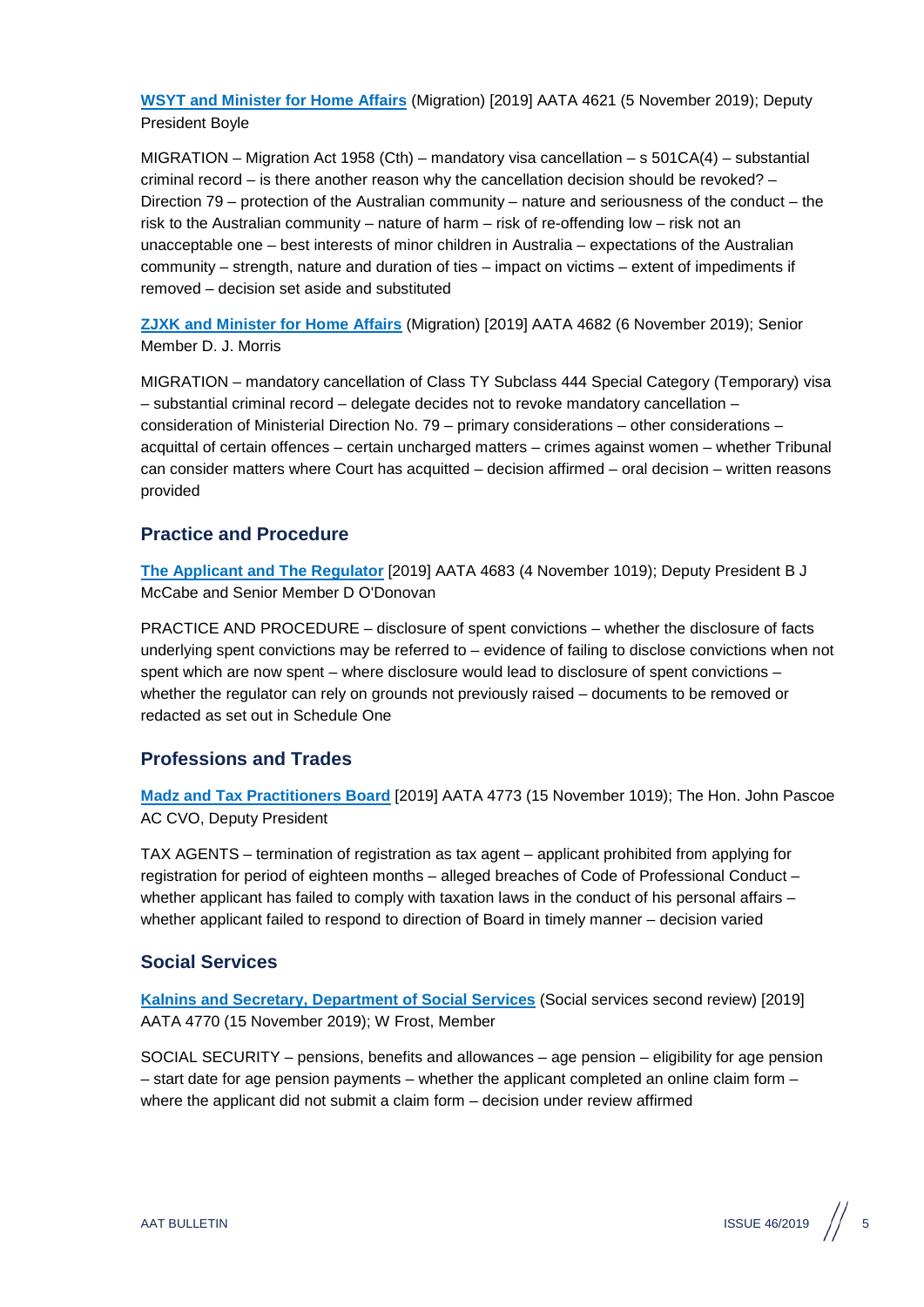**[Kuklis and Secretary, Department of Social Services](http://www.austlii.edu.au/cgi-bin/viewdoc/au/cases/cth/AATA/2019/4620.html?context=1;query=Kuklis%20and%20Secretary,%20Department%20of%20Social%20Services%20;mask_path=au/cases/cth/AATA)** (Social services second review) [2019] AATA 4620 (5 November 2019); I Fletcher, Member

SOCIAL SECURITY – Age Pension – Asset Test Threshold – joint tenants in property – trusts – decision affirmed

**[Sharma and Secretary, Department of Social Services](http://www.austlii.edu.au/cgi-bin/viewdoc/au/cases/cth/AATA/2019/4618.html?context=1;query=Sharma%20and%20Secretary,%20Department%20of%20Social%20Services%20;mask_path=au/cases/cth/AATA)** (Services Social services second review) [2019] AATA 4618 (8 November 2019); Senior Member Chris Puplick AM

SOCIAL SECURITY – Disability Support Pension – whether applicant qualified for DSP during qualification period – whether conditions fully diagnosed, treated, stabilised – epilepsy – back and neck pain – depression and anxiety – whether impairment attracts 20 points or more under the Impairment Tables – decision under review affirmed

#### <span id="page-5-0"></span>**Taxation**

**[Reid and Commissioner of Taxation](http://www.austlii.edu.au/cgi-bin/viewdoc/au/cases/cth/AATA/2019/4624.html?context=1;query=Reid%20and%20Commissioner%20of%20Taxation%20;mask_path=au/cases/cth/AATA)** (Taxation) [2019] AATA 4624 (12 November 2019); Senior Member J C Kelly

TAXATION AND REVENUE – income tax – deductions – whether Applicant is entitled to claim deductions for work-related car expenses for the income years 30 June 2012, 30 June 2014, 30 June 2015 – whether Applicant is entitled to deductions for other work-related expenses for the income years ended 30 June 2012, 30 June 2014, 30 June 2015 and 30 June 2016 – log book not kept in accordance with s 28-125(2) of the ITAA 1997 – work-related car expenses allowed at audit is the appropriate deduction – other work-related expenses related to home office running costs, telephone and internet costs – stationery/printer cartridges/consumables – purchase of newspapers/journals – Applicant not required to work in home office – home office claim not sufficiently substantiated – telephone costs not incurred in the course of employment – claim for internet costs not sufficiently substantiated – stationery cost not incurred in the course of employment in income years 30 June 2012, 30 June 2014, 30 June 2015 – partly allowed stationery expenses in income year ended 30 June 2016 is appropriate – claim for newspaper, journals and magazine expenses not sufficiently substantiated – whether the Applicant is liable to administrative penalties – whether there are any proper grounds for remission of administrative penalties – Applicant or agent made a false or misleading statement – Applicant liable for administrative penalties – no grounds for remission – reviewable decision affirmed

**[Thompson and Commissioner of Taxation](http://www.austlii.edu.au/cgi-bin/viewdoc/au/cases/cth/AATA/2019/4678.html?context=1;query=Thompson%20and%20Commissioner%20of%20Taxation%20;mask_path=au/cases/cth/AATA)** (Taxation) [2019] AATA 4678 (12 November 2019); Deputy President B J McCabe

PRACTICE AND PROCEDURE – STAY APPLICATION – whether the Tribunal has the power to stay the operation of an objection decision – power to stay under section 41 – operation of section 14ZZB – Tribunal does not have jurisdiction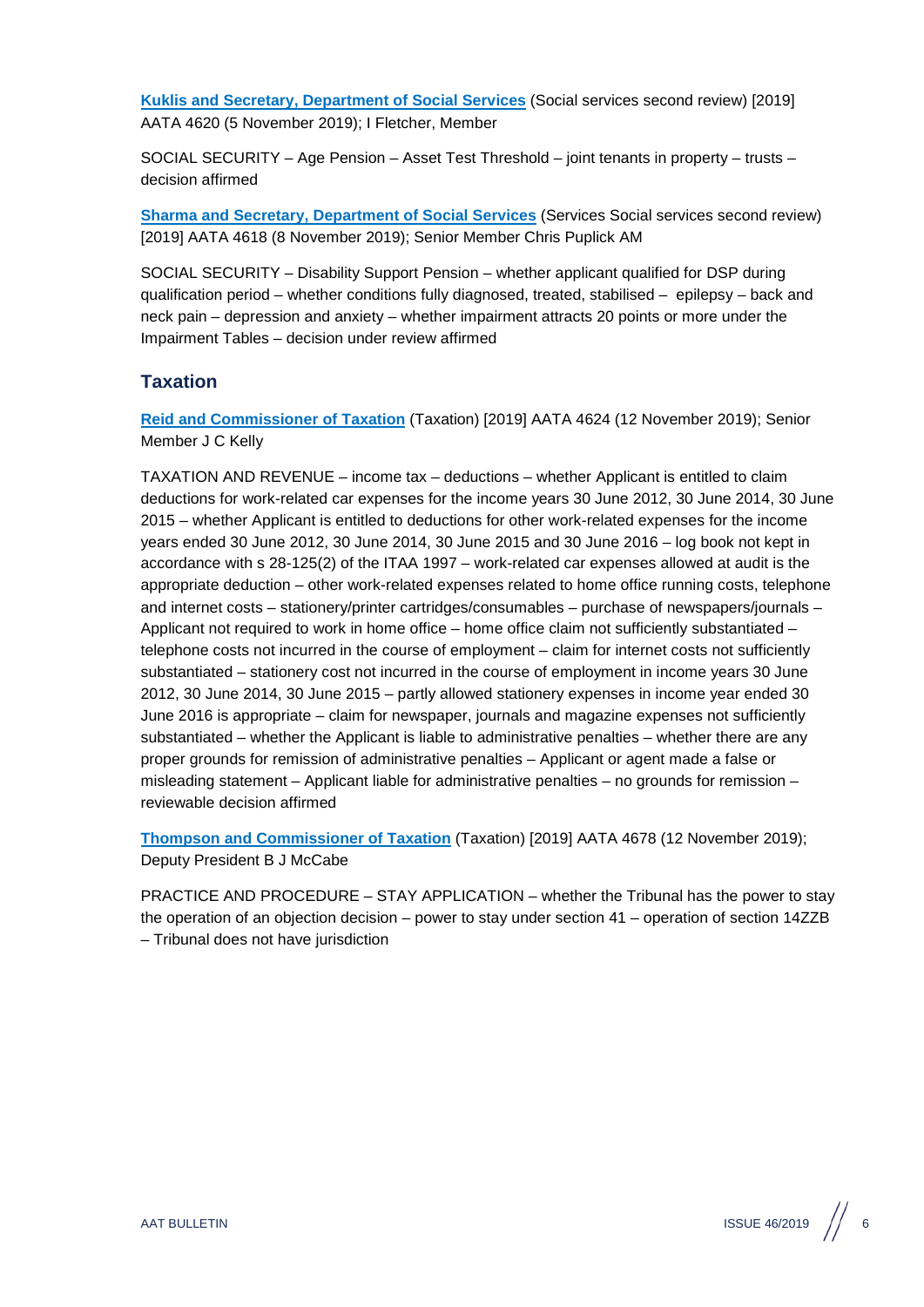## <span id="page-6-0"></span>**Appeals**

This section of the Bulletin provides information about appeals that have been lodged or finalised against decisions in the AAT's General, Freedom of Information, National Disability Insurance Scheme, Security, Small Business Taxation, Taxation & Commercial and Veterans' Appeals Divisions. Information is only included about appeals relating to AAT decisions that have been published on [AustLII.](http://www.austlii.edu.au/au/cases/cth/aat/) Full copies of the decisions can be accessed through the hyperlinks provided below.

### <span id="page-6-1"></span>**Appeals lodged**

<span id="page-6-2"></span>

| <b>CASE NAME</b>                                                                                             |                  | <b>AAT REFERENCE</b>               |
|--------------------------------------------------------------------------------------------------------------|------------------|------------------------------------|
| <b>Dharma and Minister for Home Affairs</b>                                                                  |                  | [2019] AATA 4065                   |
| <b>Appeals finalised</b>                                                                                     |                  |                                    |
| <b>CASE NAME</b>                                                                                             | AAT REFERENCE    | <b>COURT REFERENCE</b>             |
| <b>Bailey v Repatration Commission</b>                                                                       | [2017] AATA 1909 | [2019] FCA 1840                    |
| <b>CWGF v Minister for Home Affairs</b>                                                                      | [2019] AATA 179  | [2019] FCA 1802                    |
| <b>FTY18 v Minister for Home Affairs</b>                                                                     | [2018] AATA 3681 | [2019] FCA 1775                    |
| <b>Paszkiewicz v Minister for Home Affairs</b>                                                               | [2018] AATA 691  | [2019] FCA 390<br>[2019] FCAFC 198 |
| PHMK v Minister for Immigration,<br><b>Citizenship, Migrant Services and</b><br><b>Multicultural Affairs</b> | Not applicable   | [2019] FCA 1776                    |
| <b>Wall v Repatriation Commission</b>                                                                        | [2018] AATA 2573 | [2019] FCA 1844                    |
| <b>ZMBZ v Minister for Home Affairs</b>                                                                      | [2018] AATA 1869 | [2019] FCA 455<br>[2019] FCAFC 195 |